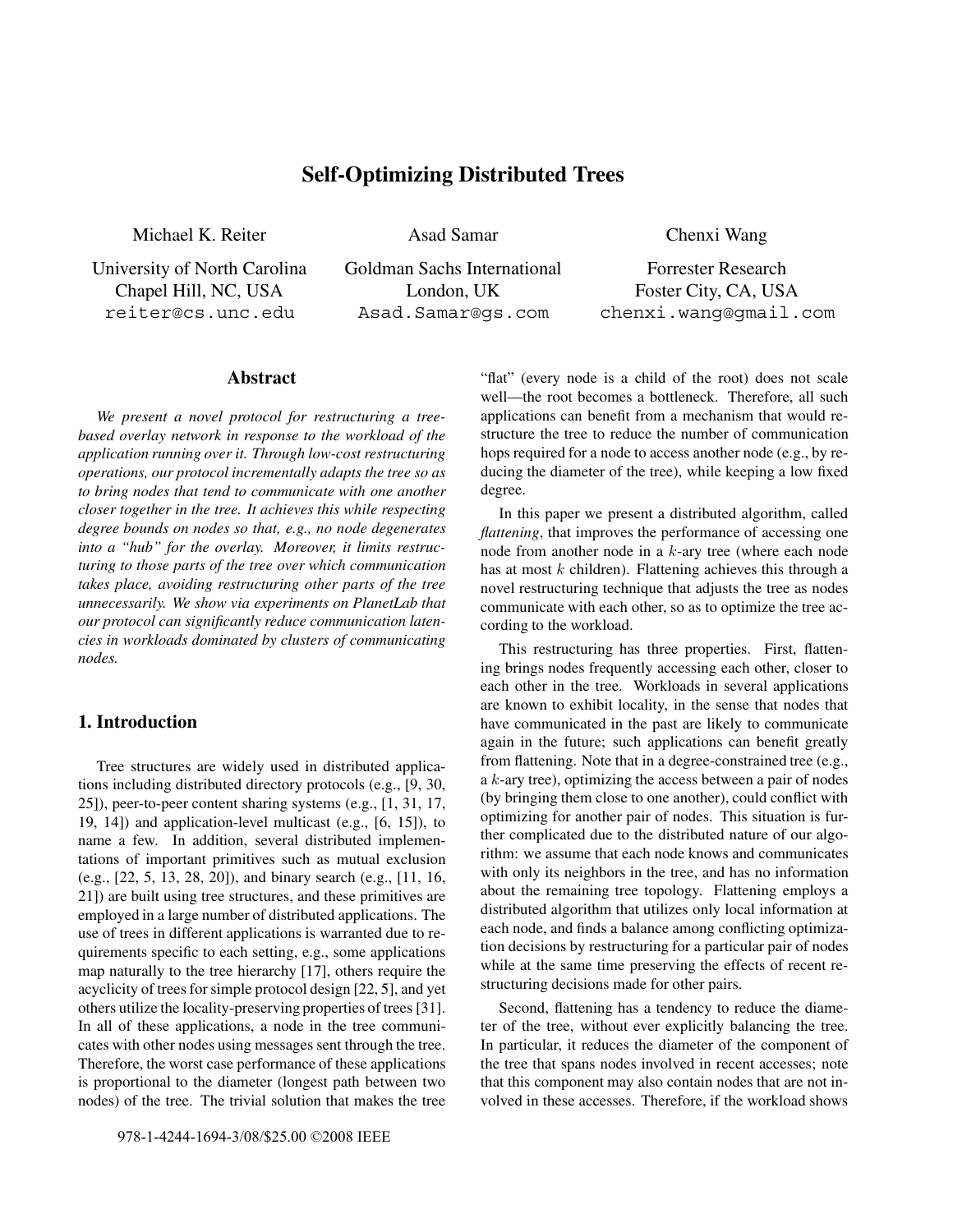no locality—e.g., if each node accesses a node chosen uniformly at random from all nodes in the tree—then flattening reduces the diameter of the whole tree, since in this case the component containing frequently accessed nodes would span most of the tree.

Finally, the restructuring steps are all local, i.e., each restructuring step at a node involves either only direct neighbors or at most neighbors of neighbors (nodes two hops away from each other) in the tree. This allows simple implementation of local policies at each node, e.g., a subtree containing nodes geographically close to each other could enforce a policy that prevents a geographically distant node from entering this subtree, as the tree is restructured. Furthermore, applications where nodes use a routing protocol to route messages to other nodes in the tree, benefit from the local restructuring steps, as nodes can easily update the routing tables according to the new topology.

We prove that flattening incurs a worst-case  $O(\log n)$ amortized cost per flattening operation, where *n* is the number of nodes in the tree. Since the cost of this restructuring is directly tied to the cost of accessing another node restructuring is performed along the path between the two nodes—the worst case cost of node accesses closely follows the *<sup>O</sup>*(log *<sup>n</sup>*) amortized performance of restructuring. Here we report empirical results from tests performed on Planet-Lab [7] that validate this analysis. We further implemented a flood-based access mechanism that runs on a tree, and allows nodes to access other nodes in the tree. We present results that demonstrate the performance of this flood-based protocol using our self-optimizing tree, and compare them to those obtained by running the same protocol on a randomly generated static tree over the same set of nodes. The flood-based protocol shows significant performance gains when utilizing the flattening algorithm.

We emphasize that our contribution lies in a tree optimization algorithm, not in implementing a full-blown application overlay. For example, we do not address several issues that a complete overlay solution would, including implementing various types of object queries (e.g., range queries); balancing application load; or dealing with failures of various types. Our primitive, however, complements tree-based technologies that address such issues (e.g., [1, 19]).

## **2. Related work**

Our work is inspired by work on balancing binary search trees (BSTs) in a centralized system (e.g., [2, 26, 4, 12]), particularly the work on *splay trees* [26]. A splay tree is an elegant BST that achieves *<sup>O</sup>*(log *<sup>n</sup>*) amortized cost per access. When a node in the tree is accessed, splaying brings the node to the root of the tree, while balancing the tree in the process.

Our work differs from splaying in two ways. First, flattening employs a different heuristic that brings an accessed node close to the node initiating the access, by restructuring along the path between these two nodes—as opposed to bringing the accessed node close to the root by restructuring along the path to the root. In this way, our heuristic often enables more efficient implementations involving less restructuring than splaying. Indeed, the amount of restructuring performed by splay trees is a limitation in the centralized setting as well, and has been addressed previously; e.g., variants like *semi-splaying* [26], *randomized splaying* [3, 10] and *periodic splaying* [29], all attempt to reduce restructuring. We compare the restructuring costs of flattening versus splaying and its variants in our companion document [24].

Second, splaying uses non-local restructuring steps; this is mainly a result of restructuring in the context of binary search trees that require preserving the order of nodes in the tree. In particular, top-down splaying requires distant nodes in the original tree to form an edge with each other within a single restructuring step. This not only complicates enforcing local policies (like preserving geographic locality in the tree), but can also make it difficult for an application's routing protocol to adjust routes according to the restructuring. Flattening improves on both of these aspects through local restructuring steps—an optimization enabled since our target setting does not require preserving the order of nodes in the tree.

Apart from splay trees, other balanced tree structures (e.g., [4, 18, 2, 12]) have also been proposed. Most of these proposals explicitly balance the tree with each insertion and deletion, incurring a high cost for these operations. Distributed implementations of some of these algorithms (but not splaying) have also been proposed  $(e.g., [11, 16, 21, 14])$ . Our approach is different in that it is less sensitive to insertions and deletions of nodes, and more sensitive to the actual workload. That is, our algorithm focuses its restructuring on the communication paths that are actually used, thereby yielding better performance for some workloads than even explicit balancing can achieve.

## **3. System model**

Our system consists of *n* nodes distributed across a network and initially structured as a rooted, binary, unordered (and not necessarily complete) tree. (We will relax the assumption of a binary tree in Section 5.5.) Our algorithms make no assumptions about nodes joining or leaving the tree, except that the tree remains connected. Each node is initialized only with the identities of its neighbors in the tree, i.e., a parent pointer (the distinguished value "⊥" in the case of the root) and a set of child pointers of cardinality at most two. There is no central database accessible to nodes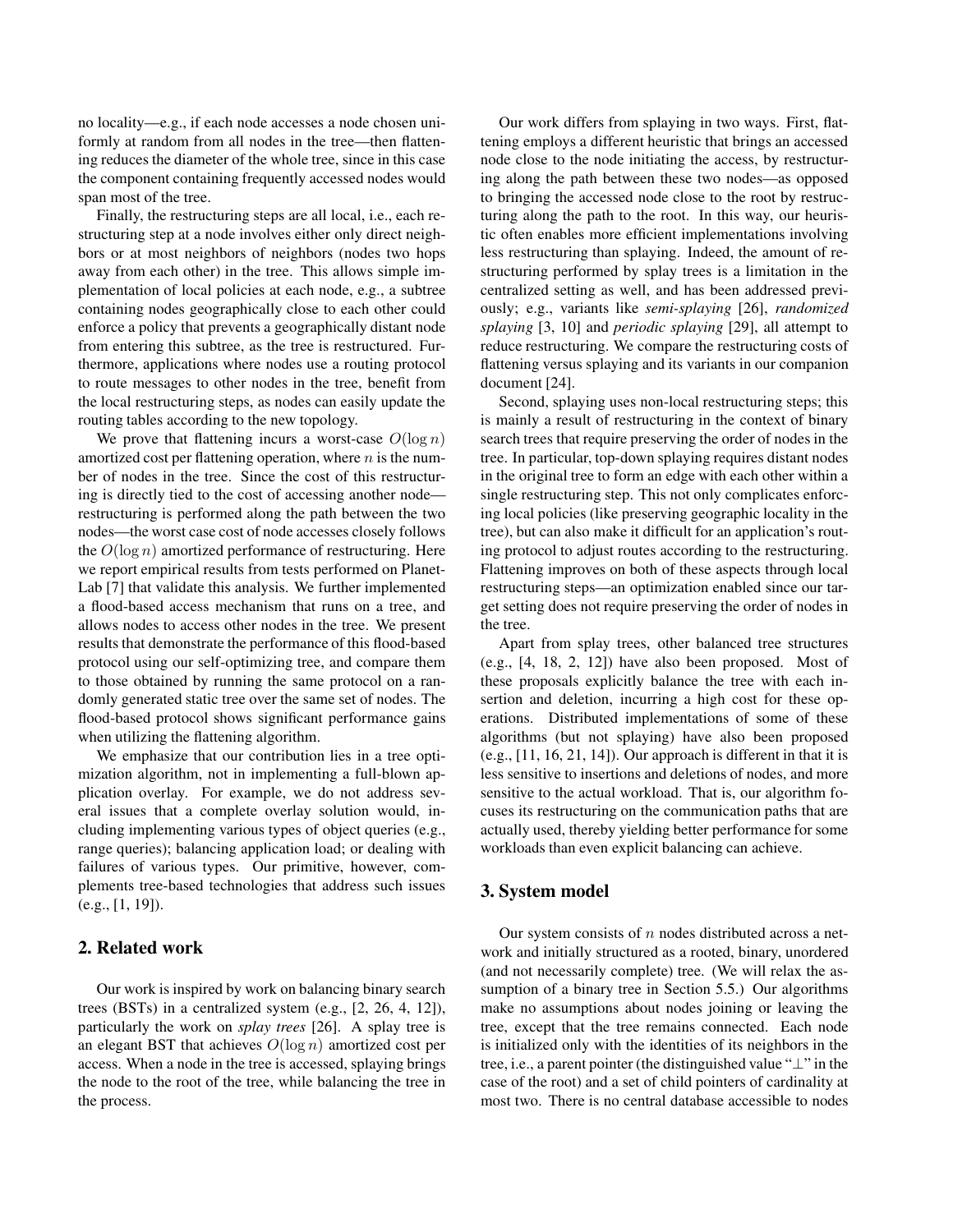that contains information about the tree structure. Nodes communicate via remote procedure calls (RPCs). Nodes and communication between them are reliable but asynchronous: nodes do not fail, and each RPC completes in a finite but unbounded time.

Nodes access other nodes according to applicationspecific protocols. We do not assume anything about these protocols except that two nodes in the tree communicate across the unique path between them in the tree, and so the access performance can be improved if this path contains fewer hops. The node that initiates the access request is denoted as the *requester*, and the node that is being accessed is denoted as the *target*.

### **4. Overview**

At a high level, our algorithm works as follows: When a requester node *r* accesses a target node *t*, flattening is performed along the path between *t* and *r*. In particular, *bottom-up flattening* (Section 5.1) is employed while moving up the tree and *top-down semi-flattening* (Section 5.2) is used while moving down the tree. When this restructuring completes, *t* and *r* are closer to each other than before, and the height (distance from the root) of all the nodes in the path between *t* and *r* is reduced, i.e., the smallest subtree containing both *t* and *r* is left more balanced. This restructuring of the tree is not performed in the "critical path" of the access protocol, but rather as a background process: our tree simply "observes" the workload, and then optimizes itself so future accesses may be performed more efficiently.

In order to avoid concurrent restructuring of the tree, which would require expensive locking of parts of the tree, nodes implement mutually exclusive access to a shared *token*, i.e., there is only one "owner" of this token at a time. When a requester completes its access operation, it retrieves this token from the token's previous owner, becoming the new owner itself. After becoming the new owner of the token, *r* notifies *t*, and *t* in turn initiates restructuring along the path to *r*. Our restructuring algorithm is not dependent on a particular protocol for managing mutually exclusive access to this token, though we do require that it enables nodes to navigate to the current owner of the token, i.e., allows a node *x* in the path from *t* to *r* to find the next node in this path (denoted as  $nextNode(x, t, r)$  in our pseudocode). Moreover, it must enable *x* to find if *x* is the highest node in this path or not (denoted as  $amHighNode(x, t, r)$ ) in the pseudo-code). An example of such a protocol is Quiver [23], which maintains this navigation information through the use of "pointers" at each node that point to one of the neighbors of this node. These pointers need to be adjusted as flattening restructures the tree. Since flattening works in local restructuring steps, adjusting these pointers to reflect the new tree topology is feasible. Here we omit

the details of the Quiver protocol and the adjustments required to its state as the tree is restructured, in the interest of space; interested readers are referred to our companion documents [23, 24] for these details. We summarize the high-level steps as follows:

- 1. Requester *r* accesses target *t* through applicationspecific mechanisms.
- 2. *r* retrieves the token using the Quiver protocol, becoming the new (and only) owner of the token.
- 3. *r* notifies *t*, and *t* initiates flattening, with each node on the path from *t* to *r* using Quiver to navigate toward *r*.
- 4. Bottom-up flattening and top-down semi-flattening algorithms are used when going up and down the tree, respectively, along the path from *t* to *r*.

Note that steps 2–4 are not in the critical path of the application workload (step 1), and in particular, *r* (or any other node) may initiate subsequent access operations without waiting for the completion of steps 2–4.

## **5. Flattening algorithms**

Binary search trees use the "move to front" heuristic and *rotate* accessed nodes close to the root, since all searches in a BST start from the root. In our setting however, a request may originate from any node in the tree. So a better heuristic is to move the targets close to the requesters. In order to achieve this, we rotate the requesters and the targets close to the root of the smallest subtree that contains them. This scheme minimizes restructuring in the tree (compared to some BSTs that rotate nodes all the way to the root of the tree) if the requester and the target are already close to each other. We implement this scheme by restructuring along the path from the target to the requester, employing both *bottom-up flattening* and *top-down semiflattening* techniques, which we detail in Sections 5.1 and 5.2, respectively. This combination of "full" and "semi" flattening also allows our algorithm to adapt rather quickly to changing workloads while still being conservative about the number of messages exchanged for restructuring purposes.

Most existing restructuring techniques (again used in the context of BSTs) employ *rotation* as the basic restructuring step. This is convenient as rotation preserves the order of nodes in the tree—a requirement for binary search trees. Since ordering of nodes is irrelevant in our target protocols, we define and use new primitives that are better suited to our goals. Here we present these primitives and the bottomup, top-down and hybrid (that combines bottom-up and topdown) flattening algorithms that use these primitives.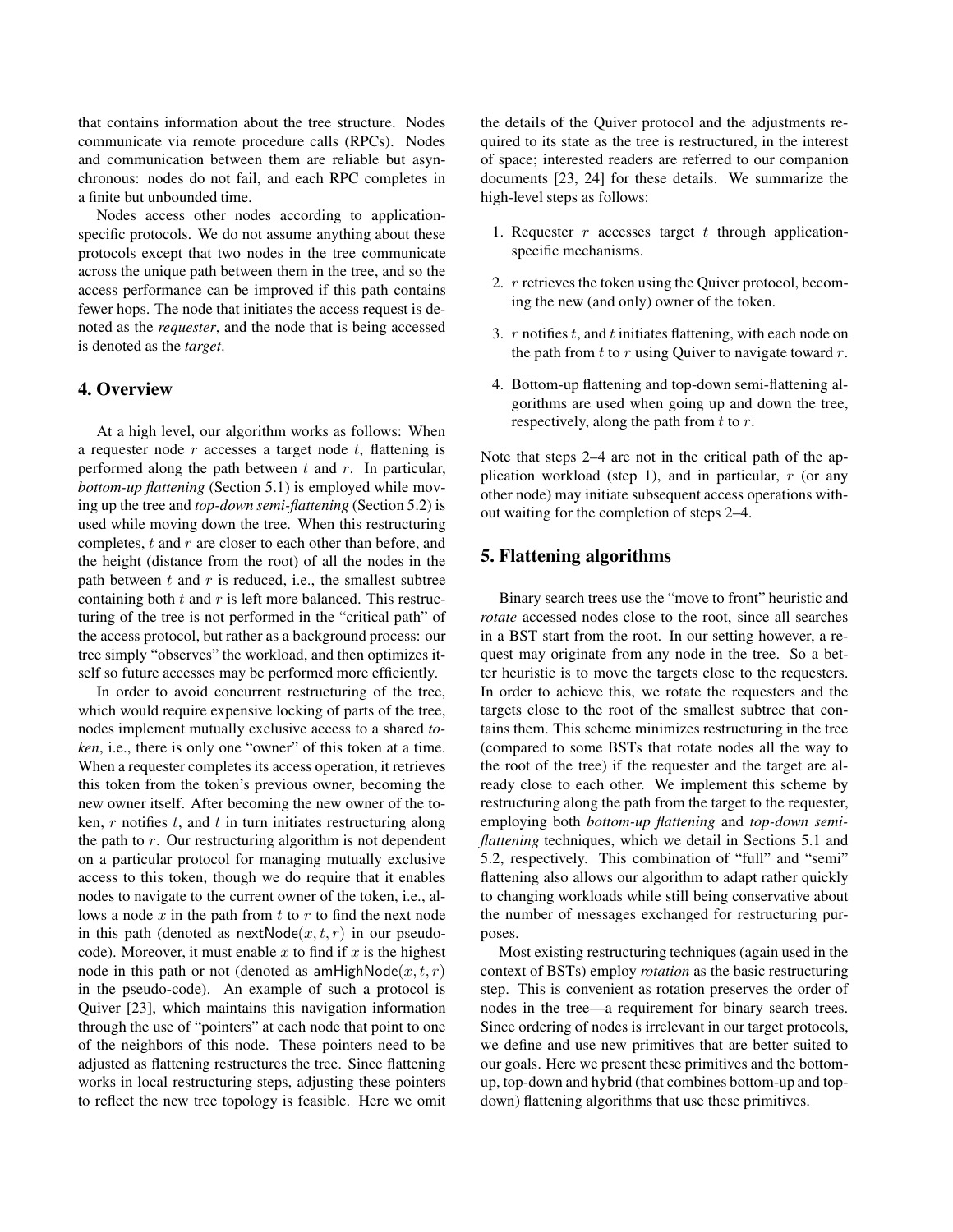

**Figure 1. Bottom-up flattening:** *t* **first rotates over** *z* **and then** *x***. Any child may be preferred for the first rotation (***b* **preferred here). For subsequent rotations, preferred child is the one that** *t* **last rotated over (***z* **here).**

#### **5.1. Bottom-up flattening**

Our first algorithm is a bottom-up scheme that is employed when navigating up the tree from the target *t* to the requester *r*. Bottom-up flattening starts from *t* and proceeds to the highest node in the path to *r*. In case *t* is this highest node, no bottom-up restructuring is performed. The result of bottom-up flattening is to bring *t* to the root of the subtree that contains  $r$ , while leaving the subtree containing  $t$  and  $r$ more balanced than before.

#### **5.1.1. Preferred rotation primitive**

We define a variation of the well-known rotation primitive, for bottom-up flattening. For each rotation performed by the target *t* over its parent *z*, *t* chooses one of its children as a *preferred child*. The rotation is performed such that *t* keeps the preferred child and "hands off" the other child to *z*. We call this a *preferred rotation*. Preferred rotations are used in bottom-up flattening as shown in Figure 1. For the first rotation, *t* chooses either one of its children as the preferred child. For each subsequent rotation, the child that *t* just rotated over in the previous step (node *z* in Figure 1) is preferred. *t* performs these steps until it rotates over the highest node in the path to *r*.

#### **5.1.2. Bottom-up flattening algorithm**

Figure 2 shows the distributed algorithm that implements bottom-up flattening. We denote the variables encoding persistent state at a node *y* using the prefix "*y.*", e.g., *y.*parent. Variable names without the prefix denote temporary state that is deleted once this invocation is over.

The target *t* initiates bottom-up flattening by invoking *t*. BUFlatten $(r, b, t)$ , where *r* is the requester and *b* is *t*'s preferred child. In line 2,  $\mathsf{elmt}(S)$  simply returns the element of a singleton set *S*; this element is the non-preferred child of *t*. If *t* is initially a leaf node then  $b = \perp$  and  $a = \perp$ (line 2). If *t* only has one child then *b* is that child and  $a = \perp$ . We assume that when there is a remote invocation on a  $\perp$  node, the method returns (possibly with an error message) so the invoking node can carry on its execution. The rotateEdge invocation (line 5) results in *z* setting *z.*parent to *t* (line 13) and adding *t*'s non-preferred child *a* to *z.*children, replacing *t* (line 14). It then returns its previous parent *x* and whether *z* was the highest node in the original path from *t* to *r* before restructuring began (line 15). Note that *t*'s new parent after each preferred rotation (*t*'s grand-parent before the rotation) need not be notified of its new child *t*, since *t* is going to rotate over this node anyway in the next step. Therefore, at each subsequent step after the first rotation, *t.*parent does not contain *t* in its children set but rather contains the node *z* that *t* just rotated over in the previous step. After the last rotation, *t.*parent is notified of its new child (line 9). The RPCs in lines 5, 7 and 9 ensure that all restructuring is complete by the time the last rotation completes.

### **5.2. Top-down semi-flattening**

Our second algorithm is a top-down scheme that restructures the tree when navigating down the tree from *t* to *r*. Top-down semi-flattening starts at the highest node in the path from *t* to *r* and brings *r* part way up to this highest node. If top-down semi-flattening is preceded by the bottom-up variant (as in hybrid flattening, Section 5.3), this highest node is, in fact, *t*.

#### **5.2.1. Child swap primitive**

Top-down semi-flattening is performed by repeating the step shown in Figure 3. *y*, *x* and *a* are in the path from *t* to *r*. Node *y* swaps its child *c* with *x*'s child *a*. We call this step *child swap*. "+" represents the current node of the flattening operation, i.e., the next child swap is performed by *a*. Top-down semi-flattening is initiated by the highest node in the path between *t* and *r*, and terminates if *r* is the current node or a child of the current node.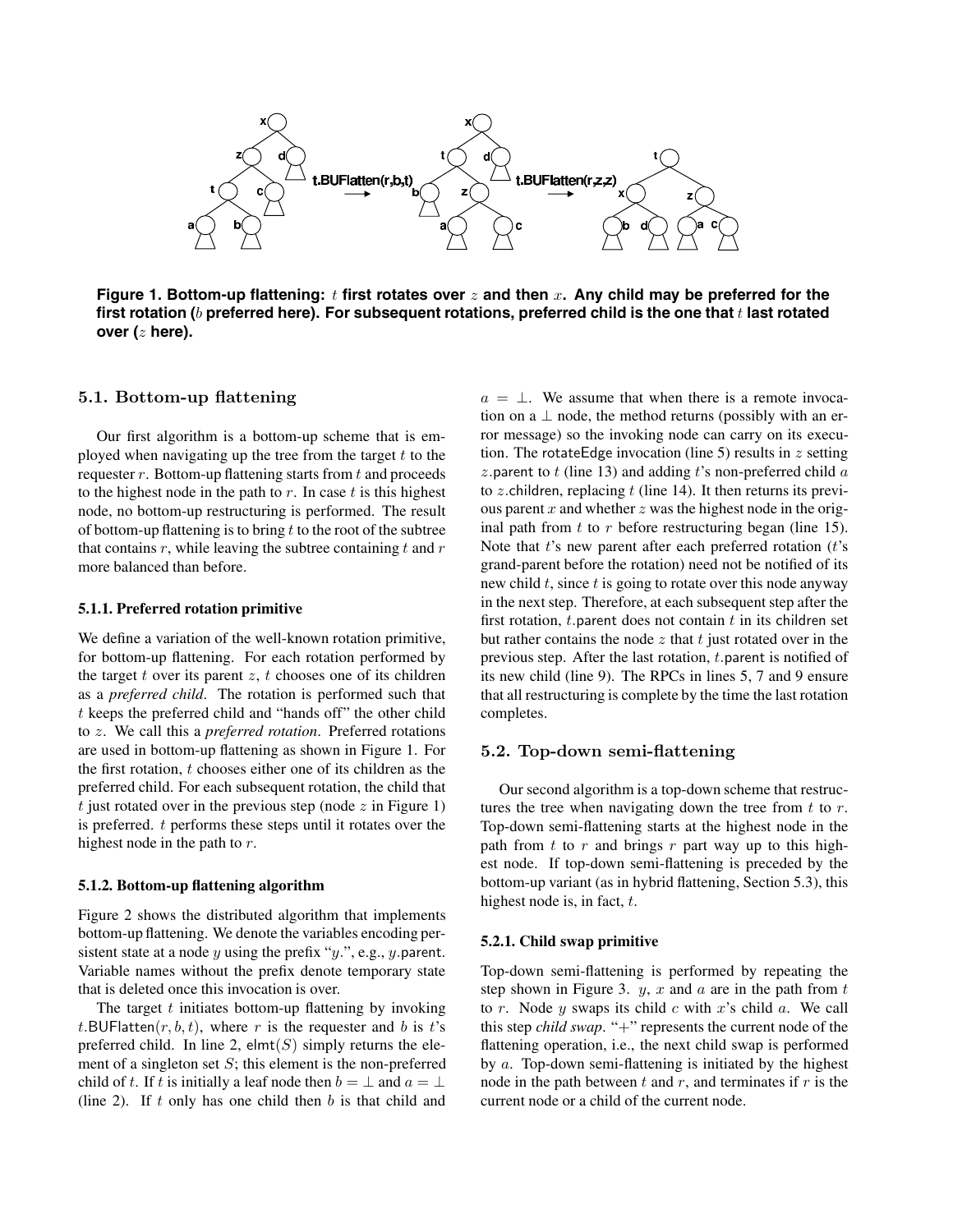|                                  | 1. t.BUFlatten $(r, b, w)$                                                    | /* $r$ : requester, $b$ : preferred child, $w$ : former child of $t$ . parent */ |
|----------------------------------|-------------------------------------------------------------------------------|----------------------------------------------------------------------------------|
| 2.                               | $a \leftarrow$ elmt( <i>t</i> .children $\setminus \{b\}$ )                   | /* $a$ is the child not preferred */                                             |
| 3.                               | $z \leftarrow t$ . parent                                                     | /* $z$ is the current parent */                                                  |
| 4.                               | t.children $\leftarrow \{t.\text{children} \setminus \{a\}\} \cup \{z\}$      | /* replace child $a$ with $z$ */                                                 |
| 5.                               | [gParent, isHigh] $\leftarrow$ z.rotateEdge(t, r, w, a)                       | /* $z$ replaces its child $w$ with $a$ and sets $z$ parent to $t \frac{*}{'}$    |
| 6.                               | t.parent $\leftarrow$ gParent                                                 | /* set new parent to old grand-parent */                                         |
| 7.                               | a.setParent $(z)$                                                             | /* a.parent now points to $z$ */                                                 |
| 8.                               | if is High is true                                                            | /* if $z$ was the highest node in the path, then */                              |
| 9.                               | t.parent.replaceChild $(z,t)$                                                 | $/* $ my new parent replaces its child $z$ with me and stop $*/$                 |
| 10.                              | else t. BUFlatten $(r, z, z)$                                                 | /* otherwise, perform next rotation preferring $z$ */                            |
| 11. z. rotateEdge $(t, r, w, a)$ |                                                                               | /* t: target, r: requester, w: child to replace, a: new child */                 |
| 12.                              | $x \leftarrow z$ . parent                                                     | $/* x$ is my current parent */                                                   |
| 13.                              | $z$ .parent $\leftarrow t$                                                    | /* set t as new parent */                                                        |
| 14.                              | <i>z</i> .children ← { <i>z</i> .children \ { <i>w</i> }} $\cup$ { <i>a</i> } | /* replace child $w$ with $a$ */                                                 |
| 15.                              | <b>return</b> [x, amHighNode( $z, t, r$ )]                                    | /* return $x$ and if I am the highest node in this path or not $\frac{*}{s}$     |
| 16. x. replace Child $(z, t)$    |                                                                               | /* z: child to replace, t: new child */                                          |
| 17.                              | x.children $\leftarrow$ {x.children \{z}} $\cup$ {t}                          | /* replace child $z$ with $t$ and return $*/$                                    |
| 18. $a$ . set Parent $(z)$       |                                                                               | $/* z: new parent */$                                                            |
| 19.                              | a.parent $\leftarrow z$                                                       | /* set parent to $z$ and return */                                               |

## **Figure 2. Bottom-up flattening. All nodes implement all algorithms.**



**Figure 3. Top-down semi-flattening:** *y***,** *x* **and** *a* **are in the path from** *t* **to** *r***.** *z* **is** *y***'s parent (not shown). Next invocation is** *a.*TDSemiFlatten(*t, r, y*)**.**

#### **5.2.2. Top-down semi-flattening algorithm**

Figure 4 shows the distributed algorithm for this scheme. The algorithm is initiated by the highest node *h* in the path from *<sup>t</sup>* to *<sup>r</sup>* as *h.*TDSemiFlatten(*t, r, h.*parent). At each step, the current node *y* and its child *x* on the path from *t* to *r* swap *y*'s child that is not in this path with *x*'s child that is in this path (lines 9 and 13). The children are notified of their new parents (lines 7, 10).

Top-down semi-flattening approximately halves the depth of each node (relative to  $h$ ) in the path from  $h$  to  $r$ ; again note that  $h = t$  in case bottom-up flattening is employed before top-down semi-flattening. As a result, semiflattening brings *r* closer to *t*.

## **5.3. Hybrid flattening**

Our main algorithm combines bottom-up flattening with top-down semi-flattening to restructure along the path from the target  $t$  to the requester  $r$ . Figure 5 shows the distributed algorithm for hybrid flattening. *t* performs bottom-up flattening if it is not the highest node (lines 2–7). This results in *t* becoming the root of the subtree that contains *r*. After bottom-up flattening is complete, if *r* is a child of *t* then no more restructuring is required (line 8). Otherwise, *t* initiates top-down semi-flattening (line 9) that continues until *r* is reached.

Figure 6 shows an example tree where flattening is performed between *t* and *r*. Hybrid flattening brings *t* and *r* close to each other and in the process, balances the subtree containing *t* and *r*.

## **5.4. Analysis**

Flattening minimizes the number of messages exchanged during each flattening step, while maximizing the effects of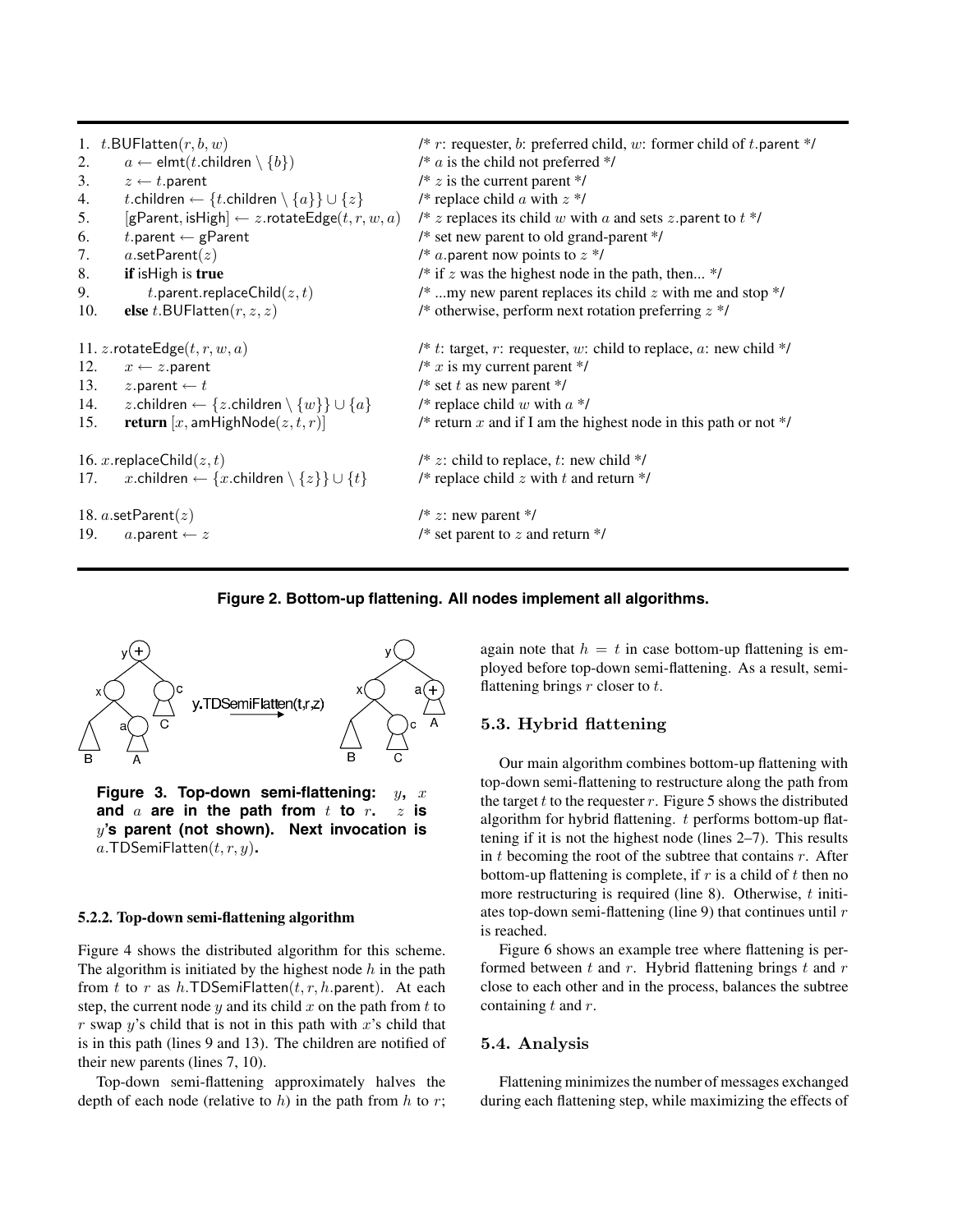|                             | 1. $y$ . TDSemiFlatten $(t, r, z)$                                        | /* t: target, r: requester, z: my new parent */                          |
|-----------------------------|---------------------------------------------------------------------------|--------------------------------------------------------------------------|
| 2.                          | y.parent $\leftarrow z$                                                   |                                                                          |
| 3.                          | <b>if</b> $r \in \{y\} \cup y$ children                                   | /* if I or my child is the requester, then*/                             |
| 4.                          | stop                                                                      | $/* \dots$ stop the restructuring */                                     |
| 5.                          | $x \leftarrow$ nextNode $(y, t, r)$                                       | /* find the child that is in path from t to $r$ */                       |
| 6.                          | $c \leftarrow$ elmt(y.children \{x})                                      | $/*$ this is the child not in path $*/$                                  |
| 7.                          | $c.\mathsf{setParent}(x)$                                                 | /* $c$ 's parent should now be $x$ */                                    |
| 8.                          | $a \leftarrow x$ .childSwap $(t, r, c)$                                   | /* swap children at $x$ and get $a$ , the grand-child in path $*/$       |
| 9.                          | y.children $\leftarrow \{y \text{.children} \setminus \{c\}\} \cup \{a\}$ | $/*$ swap child with grand-child $*/$                                    |
| 10.                         | a.TDSemiFlatten $(t, r, y)$                                               | /* initiate next child swap; this RPC can be non-blocking */             |
| 11. x.childSwap $(t, r, c)$ |                                                                           | /* $t$ : target, $r$ : requester, $c$ : my parent's child not in path */ |
| 12.                         | $a \leftarrow$ nextNode $(x, t, r)$                                       | /* find my child that is in path from t to $r$ */                        |
| 13.                         | x.children $\leftarrow \{x.\text{children} \setminus \{a\}\} \cup \{c\}$  | /* swap child with parent's child */                                     |
| 14.                         | return $a$                                                                | /* return my child that has been swapped */                              |

### **Figure 4. Top-down semi-flattening. All nodes implement all algorithms.**

|    | 1. t. Hybrid Flatten $(r)$                        | $/* r: requester */$                                          |
|----|---------------------------------------------------|---------------------------------------------------------------|
| 2. | <b>if</b> amHighNode( $t, t, r$ ) is <b>false</b> | /* BUFlatten if I am not the highest node */                  |
| 3. | ${a,b} \leftarrow t$ .children                    | /* $a$ and $b$ are $t$ 's children, could be null */          |
| 4. | if $a=\perp$                                      |                                                               |
| 5. | prefChild $\leftarrow b$                          | /* choose the non-null child as the preferred child $*/$      |
| 6. | else prefChild $\leftarrow a$                     | /* if both are null or both are non-null then choose any $*/$ |
| 7. | t.BUFlatten $(r,$ prefChild, t)                   | /* do bottom-up flattening */                                 |
| 8. | <b>if</b> $r \notin t$ children                   | /* if more than one hop away from r, then*/                   |
| 9. | $t$ .TDSemiFlatten $(t, r, t$ .parent)            | /*do top-down semi-flattening */                              |
|    |                                                   |                                                               |





**Figure 6. Hybrid flattening. Bold lines show the path between** *t* **and** *r***. Root of** *A* **was the first preferred child.**

the restructuring in balancing the tree and bringing the requesters and their targets closer to each other. In particular, each preferred rotation (used in bottom-up flattening) requires only 4 messages—two messages for each of the two RPCs in lines 5 and 7 in Figure 2—except for the last rotation that requires 6 messages due to line 9 in Figure 2. Each child swap (used in top-down semi-flattening) requires 5 messages and moves two steps down the tree—two messages for each of the two RPCs in lines 7 and 8 in Figure 4 and an additional message for the RPC in line 10 in Figure 4. (This RPC may be non-blocking, and so we do not count its response against the latency of the child swap.)

We perform a detailed analysis of the amortized cost of flattening using the potential method [27]. We assign a real number called *potential* to each possible state of the tree. A *potential function* is a mapping from the tree states to the potential. The *expense* of an operation in the potential method is defined as the sum of the actual work of the operation and the net increase in the potential as a result of this operation. Using this definition, the total actual work of a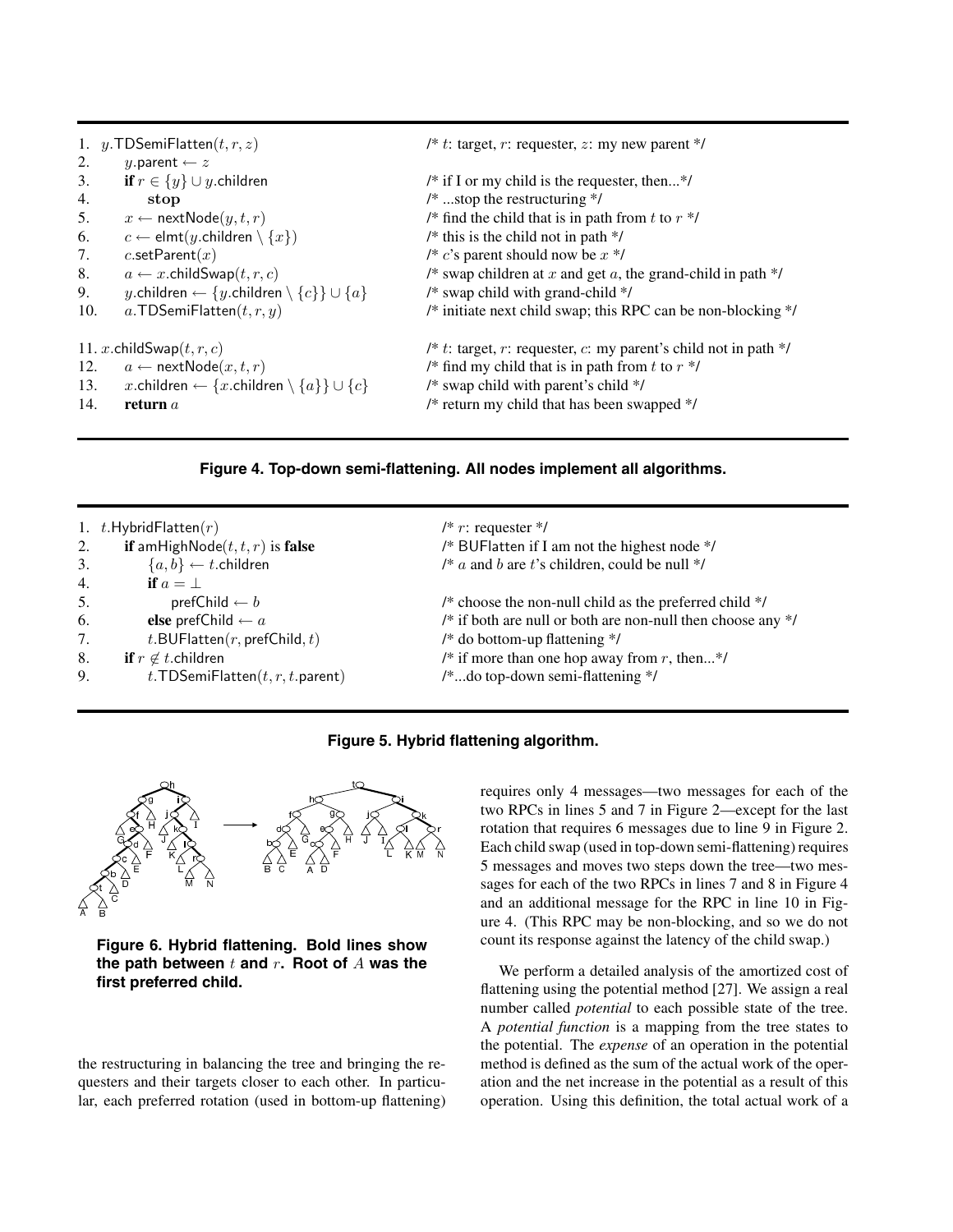sequence of *m* operations can be derived as:

total actual work  $=$  total expense $+$ net decrease in potential (1)

Our proof strategy to bound the total actual work of a sequence of operations is to bound the expense of the sequence of operations (Lemma 1 for top-down and Lemma 2 for bottom-up flattening) and the net decrease in potential (Lemma 3) resulting from the sequence of operations. For this proof, we assume that the tree contains a static set *V* of *n* nodes. Note that this is only required to quantify the cost of flattening in terms of the size of the tree; our algorithm does not require a static set of nodes or an upper bound on the number of nodes in this set.

We begin by assigning a positive weight  $w(x)$  to each node *x* that remains fixed throughout the execution. Then define the size  $s(x)$  of a node x to be the sum of weights of all nodes in the subtree rooted at *x*. We define the rank  $\mathbf{r}(x)$  of *x* as  $\log(\mathbf{s}(x))$  (binary logarithms are used throughout). The potential function is just the sum of the ranks of all nodes in the tree. As a measure of the actual work, we charge one work unit for each child swap and preferred rotation. Since each child swap and preferred rotation is performed with a fixed number of RPCs (described above), our analysis with work unit one suffices to yield an asymptotic bound, in that the constants can be immediately derived from the discussion above on the number of messages required in each step. We use **s** and **s** , **r** and **r** to denote the sizes and ranks of nodes just before and after a restructuring step, respectively.

**Lemma 1.** *The expense of top-down semi-flattening from a node t to a node r is at most*  $2(\mathbf{r}(t) - \mathbf{r}(r))$ .

*Proof.* Top-down semi-flattening consists of child swaps. The expense of top-down semi-flattening is the sum of the expense of all the child swaps from *t* to *r*. We claim that the expense of a single child swap with *x* being the parent of *a* and *y* being the parent of *x* (see Figure 3) is at most  $2(\mathbf{r}(y) - \mathbf{r}'(a))$ . The sum of these child swap expenses<br>
"telescopes" to  $2(\mathbf{r}(t) - \mathbf{r}(r))$  if the path length between t "telescopes" to  $2(\mathbf{r}(t) - \mathbf{r}(r))$  if the path length between *t* and *r* is even and  $2(\mathbf{r}(t) - \mathbf{r}(r'))$  if this length is odd, where  $r'$  is the parent of *r*. The Lemma holds in either case since  $r'$  is the parent of  $r$ . The Lemma holds in either case since  $\mathbf{r}(r') \geq \mathbf{r}(r)$ .<br>
So we only

So we only need to prove the claim regarding the expense of each child swap. The child swap is as shown in Figure 3. The actual number of work units associated with a child swap is one so the expense is:

 $1 +$  net increase in potential

$$
= 1 + \mathbf{r}'(x) - \mathbf{r}(x)
$$
 [since only *x*'s rank changes]  
\n
$$
\leq 1 + \mathbf{r}'(x) - \mathbf{r}(a)
$$
 [since  $\mathbf{r}(x) \geq \mathbf{r}(a)$ ]

Now we need to prove that  $1 + \mathbf{r}'(x) - \mathbf{r}(a) \le 2(\mathbf{r}(y) - \mathbf{r}'(a))$ , which we regrange as follows, with each line being **r** (*a*)), which we rearrange as follows, with each line being equivalent:

$$
1 \le 2\mathbf{r}(y) - 2\mathbf{r}'(a) + \mathbf{r}(a) - \mathbf{r}'(x)
$$
  
\n
$$
1 \le 2\mathbf{r}(y) - \mathbf{r}'(a) - \mathbf{r}'(x) \qquad \text{[since } \mathbf{r}'(a) = \mathbf{r}(a) \text{]}
$$
  
\n
$$
-1 \ge \mathbf{r}'(a) - \mathbf{r}(y) + \mathbf{r}'(x) - \mathbf{r}(y)
$$
  
\n
$$
-1 \ge \log\left(\frac{\mathbf{s}'(a)}{\mathbf{s}(y)}\right) + \log\left(\frac{\mathbf{s}'(x)}{\mathbf{s}(y)}\right)
$$

This is true since  $\mathbf{s}(y) \geq \mathbf{s}'(a) + \mathbf{s}'(x)$  and  $\log b + \log c$ <br>maximizes at  $-2$  if  $b+c \leq 1$  (convexity of  $\log c$ ) maximizes at  $-2$  if *b* + *c* ≤ 1 (convexity of log).

**Lemma 2.** *The expense of bottom-up flattening from a node t to a node h is at most*  $2(\mathbf{r}(h) - \mathbf{r}(t)) + 1$ .

*Proof.* Bottom-up flattening consists only of preferred rotations. To see the effects of preferred rotations on the expense of bottom-up flattening, we need to analyze two preferred rotations at a time. Bottom-up flattening consists of these pairs of preferred rotations, possibly followed by a single preferred rotation at the end, in case the path between *t* and *h* is of odd length.

Let  $z$  be the parent of  $t$  and  $x$  be the parent of  $z$  as shown in Figure 1. *t* is the node that performs the preferred rotations. We claim that the expense of a single preferred rotation is at most  $2(\mathbf{r}'(t) - \mathbf{r}(t)) + 1$  and that of a pair of preferred rotations is at most  $2(\mathbf{r}'(t) - \mathbf{r}(t))$ . The sum of preferred rotations is at most  $2(\mathbf{r}'(t) - \mathbf{r}(t))$ . The sum of these expenses telescopes and proves the lemma. We now these expenses telescopes and proves the lemma. We now prove our claim.

The actual number of work units of a preferred rotation performed by *t* over *z* is one. The expense is:

$$
1 + \mathbf{r}'(t) - \mathbf{r}(t) + \mathbf{r}'(z) - \mathbf{r}(z)
$$
  
\n
$$
\leq 1 + \mathbf{r}'(t) - \mathbf{r}(t) \qquad \text{[since } \mathbf{r}'(z) \leq \mathbf{r}(z) \text{]}
$$
  
\n
$$
\leq 1 + 2(\mathbf{r}'(t) - \mathbf{r}(t)) \qquad \text{[since } \mathbf{r}'(t) \geq \mathbf{r}(t) \text{]}
$$

The actual number of work units of a pair of preferred rotations performed by *t* over *z* and then over *x* (see Figure 1) is two. The amortized expense is:

$$
2 + \mathbf{r}'(t) - \mathbf{r}(t) + \mathbf{r}'(z) - \mathbf{r}(z) + \mathbf{r}'(x) - \mathbf{r}(x)
$$
  
= 2 - \mathbf{r}(t) + \mathbf{r}'(z) - \mathbf{r}(z) + \mathbf{r}'(x) [since  $\mathbf{r}'(t) = \mathbf{r}(x)$ ]  
 $\leq 2 + \mathbf{r}'(z) + \mathbf{r}'(x) - 2\mathbf{r}(t)$  [since  $\mathbf{r}(t) \leq \mathbf{r}(z)$ ]

Now we need to prove that  $2 + \mathbf{r}'(z) + \mathbf{r}'(x) - 2\mathbf{r}(t) \le 2(\mathbf{r}'(t) - \mathbf{r}(t))$  which we regrange as follows with each  $2(\mathbf{r}'(t) - \mathbf{r}(t))$ , which we rearrange as follows with each line being equivalent: line being equivalent:

$$
2 \le 2\mathbf{r}'(t) - \mathbf{r}'(z) - \mathbf{r}'(x)
$$

$$
-2 \ge \mathbf{r}'(z) - \mathbf{r}'(t) + \mathbf{r}'(x) - \mathbf{r}'(t)
$$

$$
-2 \ge \log\left(\frac{\mathbf{s}'(z)}{\mathbf{s}'(t)}\right) + \log\left(\frac{\mathbf{s}'(x)}{\mathbf{s}'(t)}\right)
$$

This is true since  $\mathbf{s}'(t) \geq \mathbf{s}'(z) + \mathbf{s}'(x)$  and  $\log b + \log c$ <br>maximizes at  $-2$  if  $b+c \leq 1$  (convexity of  $\log c$ ) maximizes at  $-2$  if *b* + *c* ≤ 1 (convexity of log).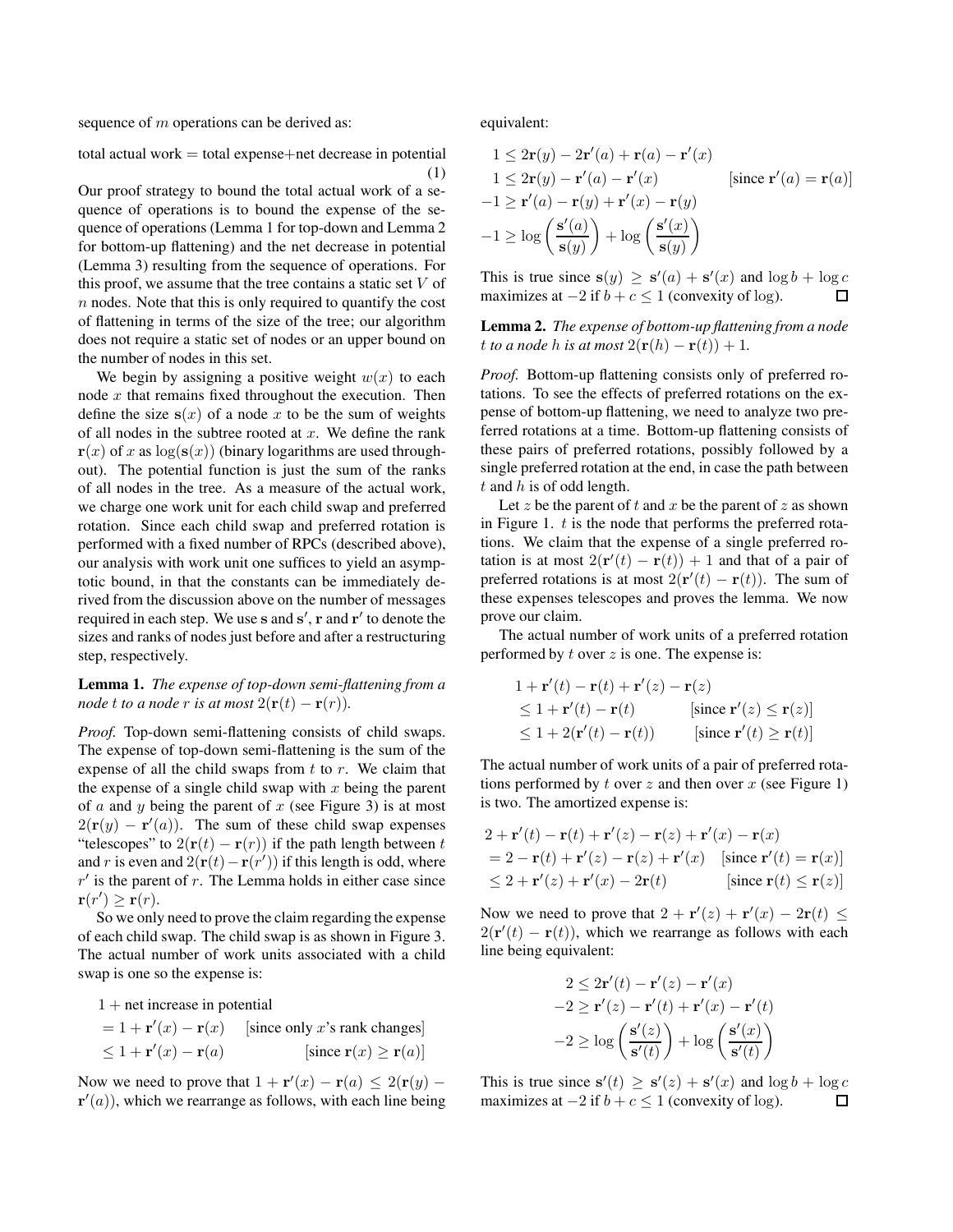**Lemma 3.** *The net decrease in potential over any sequence of operations is at most*  $\sum_{v \in V} \log(\frac{W}{w(v)})$ *, where*  $W = \sum_{v \in V} w(v)$ .

*Proof.* The maximum size of a node *v*, for all  $v \in V$ , is *W* when *v* is the root of the tree and the minimum size is  $w(v)$ when *v* is a leaf. Thus the net decrease in the rank of node *v* is at most log(*W*)−log(*w*(*v*)). Summing up over all nodes proves the lemma.  $\square$ proves the lemma.

**Theorem 1.** *The total actual work done by a sequence of m top-down flattening operations is at most*  $(2m + n) \log n$ .

*Proof.* Assign a weight of  $1/n$  to each node, and so  $W = 1$ . The total expense of the sequence is at most  $m(2(\mathbf{r}(t)))$  $\mathbf{r}(r)$ ))  $\leq 2m \log n$  for any *t* and *r*, see Lemma 1. The net decrease in potential is at most  $\sum_{v \in V} \log(\frac{W}{w(v)}) = n \log n$ .<br>Substituting these values in Fauntion 1 proves the result Substituting these values in Equation 1 proves the result. □

**Theorem 2.** *The total actual work done by a sequence of m bottom-up flattening operations is at most*  $m + (2m +$ *<sup>n</sup>*) log *<sup>n</sup>.*

*Proof.* Assign a weight of 1*/n* to each node. The total expense of the sequence is at most  $m(1 + 2(r(h) \mathbf{r}(t)$ ))  $\leq m + 2m \log n$  for any *h* and *t*, see Lemma 2. The net decrease in potential is at most  $\sum_{v \in V} \log(\frac{W}{w(v))}$ *n* log *n*. Substituting these values in Equation 1 proves the result result.

**Theorem 3.** *The total actual work done by a sequence of m hybrid flattening operations is at most*  $3m + (2m+n) \log n$ *.* 

*Proof.* Assign a weight of  $1/n$  to each node. The total expense of the sequence is at most  $m(1 + 2(\mathbf{r}(h) - \mathbf{r}(t)))$  +  $2(\mathbf{r}''(t) - \mathbf{r}(r))$  for any *t*, *h* and *r*, where  $\mathbf{r}''(t)$  is the rank of *t* after bottom-up flattening, see Lemmas 1 and 2. Note that  $\mathbf{r}''(t)$  is the same as the rank of *h* before bottom-up flattening (the subtree contains the same nodes), so the total expense of the sequence is at most  $m(1 + 2(\mathbf{r}(h) - \mathbf{r}(t)) +$  $2(\mathbf{r}(h) - \mathbf{r}(r)) \leq m + 2m \log 2n = 3m + 2m \log n$  for any *t*, *h* and *r*. The net decrease in potential is at most  $\sum_{v \in V} \log(\frac{W}{w(v)}) = n \log n$ . Substituting these values in Equation 1 proves the result Equation 1 proves the result.

A consequence of these results is that as *m* grows, our restructuring induces an average path length between nodes that access one another of  $O(\log n)$  in size. If access patterns are stable, they will inherit the benefits of conducting accesses over these short paths. We confirm this intuition empirically in Section 6.

#### **5.5. K-ary trees**

Our algorithms as described in the previous sections work only for a binary tree. However, extension to *k*-ary trees is straightforward. In both bottom-up flattening and top-down semi-flattening, each step consists of a node replacing one of its children—let us denote this as the *least significant node*—with a node in the path to the requester denote it as the *most significant node*. In the first step of Figure 1, the root of subtree *A* is the least significant node and *z* is the most significant node whereas in Figure 3, *c* is the least significant node and *a* is the most significant node. In the case of a *k*-ary tree, the most significant node is still well-defined (the node in the path to the requester) but the least significant node is not. A simple strategy to define the least significant node could be the following: If a node *x* in a *k*-ary tree has  $k' < k$  children, then we say it has  $k - k'$ *null* children. *x* prioritizes its children according to some heuristic, e.g., a least recently used (LRU) type algorithm that gives a higher priority to a child that was in the access path of the most recent access through *x*. The null children always get the lowest priority. Then *x* may choose the child with the lowest priority as the least significant node when restructuring.

### **6. Experiments**

We have completed an implementation of the flattening algorithms described in the previous sections including an implementation of the Quiver protocol [23] for mutually exclusive access to the token, and for navigating along the path from the target to the requester (see Section 4).

### **6.1. Experimental setup**

Our experiments were run on PlanetLab [8] using 40 nodes spread across North America. For each experiment, these 40 nodes were arranged in a binary tree; we chose a binary tree (versus a *k*-ary tree for  $k > 2$ ) so as to maximize the tree diameters experienced with only 40 nodes. After initializing each node with information about its parent and children, nodes initiated an application workload. In order to emulate an application that uses the tree structure for communication between nodes, each node performed floodbased searches for other nodes in the tree. In each of these searches, the requester node broadcast a packet to each of its neighbors with the identity of the target node. Each node (except the target) that received such a packet, forwarded it to each of its neighbors, except the neighbor from where the packet came. When the target node itself received this packet, it sent an acknowledgment directly (outside the tree) to the requester. After receiving the acknowledgment from the target, the requester measured the latency of the access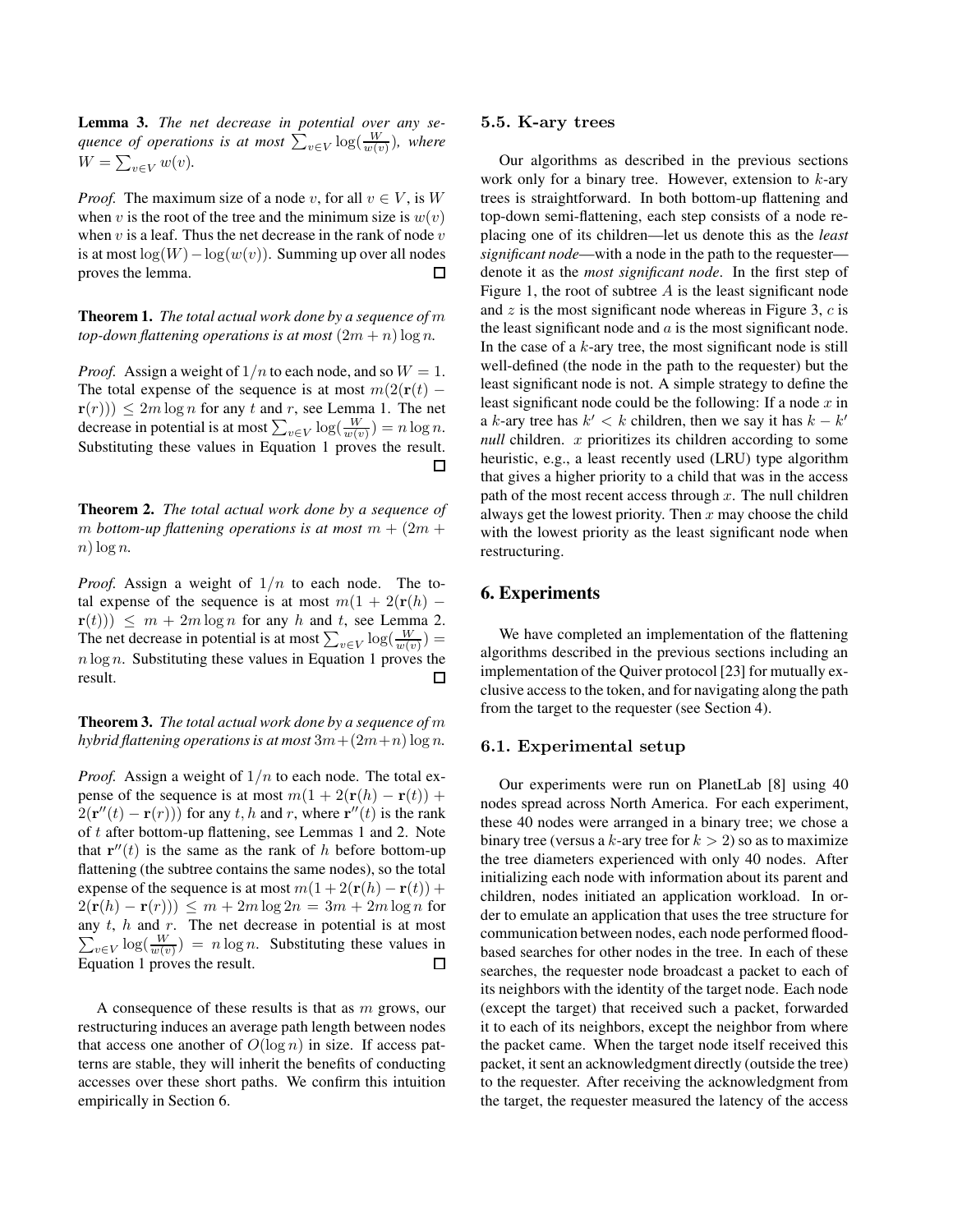and then retrieved the token and notified the target, which then initiated the flattening algorithm along the path to the requester.

In order to control the sequence of requests (so we could construct worst cases and other distributions), we used one node external to the tree as a "monitor". The monitor exchanged control messages with all nodes, e.g., to have nodes initiate an access request or to pull information about how long an access operation took.

We performed three sets of experiments: the first employed a randomly constructed tree and a random workload, i.e., each node chose its target uniformly at random among all nodes. The second set again employed a randomly constructed tree, but used a workload where nodes were divided in groups such that nodes in a particular group accessed each other more frequently. The final set utilized a location-aware tree, i.e., geographically nearby nodes were placed close to each other in the tree, and a random workload. Each data point in our graphs is an average value over four runs.

### **6.2. Random tree, random workload**

For these tests we constructed a random binary tree among 40 PlanetLab nodes. In order to perform an access operation, a node chose another node uniformly at random from the set of all 39 other nodes in the tree, and initiated a flood-based access request for the chosen node. The top of Figure 6.2 presents the amortized latencies of the access operations with and without using flattening. Flattening significantly improved the performance of access operations, and it did so by reducing the diameter of the tree; see the bottom of Figure 6.2. This is further confirmed by comparing the tree topologies at the beginning and end of each experiment. An example is shown in Figure 6.2. Note that since nodes chose their targets at random, the set of recent requesters and targets span most of the tree, and so flattening has the effect of balancing the whole tree.

## **6.3. Random tree, group workload**

In a second set of tests, we again arranged the 40 PlanetLab nodes in a random binary tree. In these tests, though, we partitioned the nodes into 10 non-intersecting groups of four nodes each. When selecting a node to access via the flooding algorithm, each node selected from within its group with probability 0.8, and selected from outside its group with probability 0.2. We hypothesized that with such a workload, our approach would tend to bring the members of each group closer to one another, thereby improving the latency of intra-group accesses.

The results from these tests are shown in Figure 9. This figure shows the average access latencies that resulted when



**Figure 7. Random workload on a randomly constructed tree (Section 6.2). Top shows amortized access latencies with and without flattening. Bottom shows the diameter of the tree with flattening.**





flattening was or was not used. As the top portion shows, the access latency was dramatically improved through the use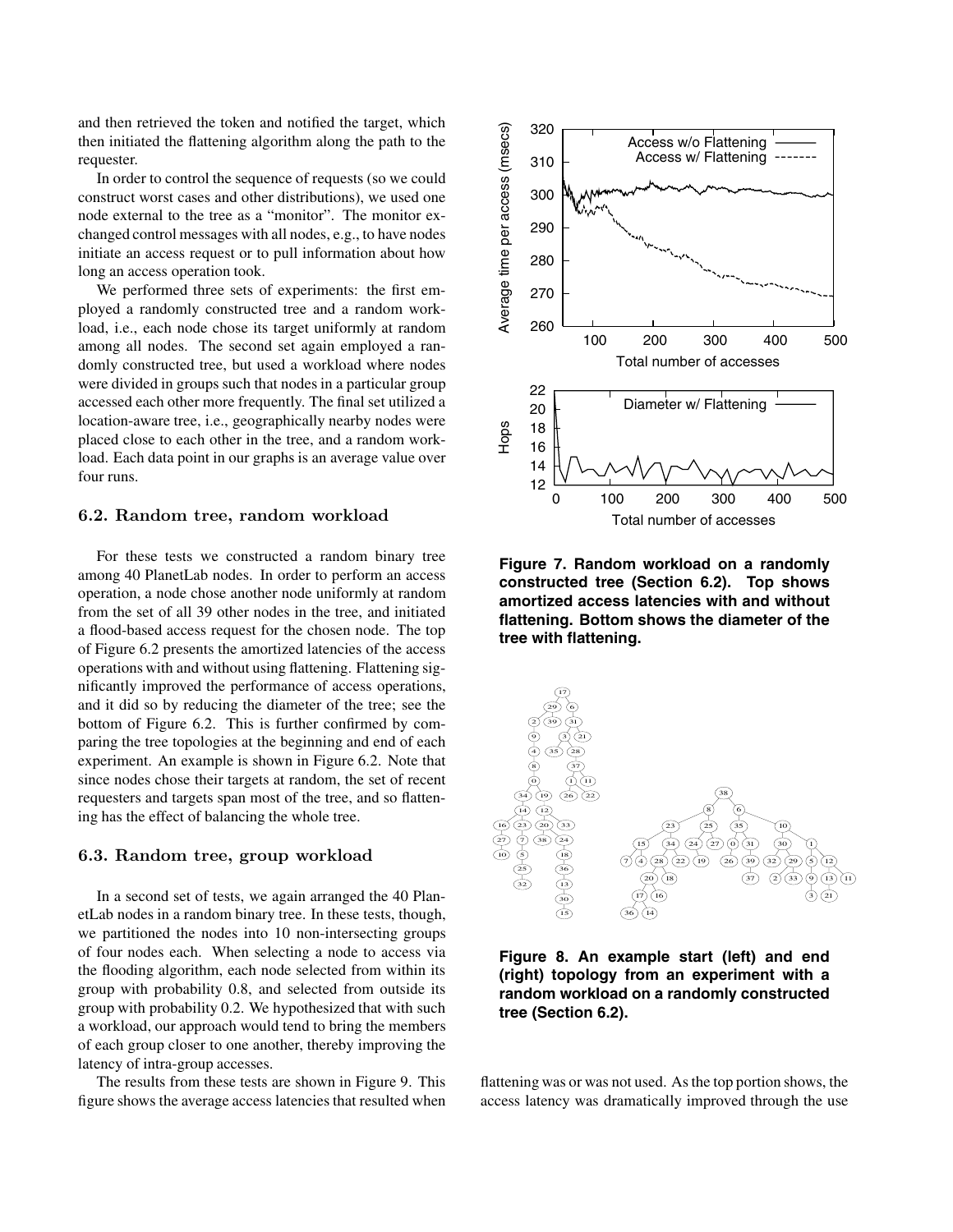

**Figure 9. Latencies (top) and tree and group diameters (bottom) in group-biased workload (Section 6.3).**

of flattening. The reason for this improvement is demonstrated in the bottom portion of the same figure, which shows the average tree diameter and the average group diameter, i.e., the hops between the furthest members in each group, averaged over all groups. The error bars in this bottom graph show the standard deviation of the group diameters. As this graph shows, the tree and group diameters drop rapidly at first, and then continue a slight downward trend for the duration of the workload. This, in turn, translates to significant latency savings for access (see top of Figure 9).

This conclusion is also supported by examining the topologies that resulted from our experiments. For example, Figure 10 shows an initial and an ending topology in one of our experiments. The label on each node indicates the group of which that node is a member. The right tree also shows the groups that end with the largest group diameter (in gray) and that end with the smallest group diameter (in black); these two groups are colored similarly in the left tree to show where these groups began in the initial topol-



**Figure 10. Example PlanetLab node topologies at the start (left) and end (right) of the group-bias experiments (Section 6.3). Circles with the same numbers represent nodes in the same group. The gray group (10) ends with the worst diameter, and the black group (1) ends with the best. Flattening reduces group diameters overall.**

ogy. A careful examination of the various groups shows that the group diameters became smaller during the workload due to flattening.

### **6.4. Geographic tree, random workload**

Our last experiments organized the 40 nodes geographically, by partitioning the nodes into "west coast", "east coast" and "central" nodes; each such group occupied a contiguous portion of the tree initially. We then performed random workloads in which each node, to perform an access, selected a node to access uniformly at random from among the 39 other nodes. In this context we explored three different restructuring regimes: no restructuring; universal flattening without attention to the geographic partitioning; and geographic flattening, i.e., flattening within each geographic region only. That is, a path between a requester and a target that traversed multiple regions was restructured only on its contiguous subpaths within each region; connections between regions and the nodes they connected were left alone.

We explored this workload to highlight a feature of flattening, namely that each restructuring step, being localized to the vicinity of the node executing it, can be applied in subtrees effectively and enables the node to apply localized policies that limit restructuring. The benefit that this offers is convincingly demonstrated in Figure 11. As shown, the restructuring that respected local geographic policies outperformed both no restructuring and universal restructuring, and in fact the universal restructuring performed no better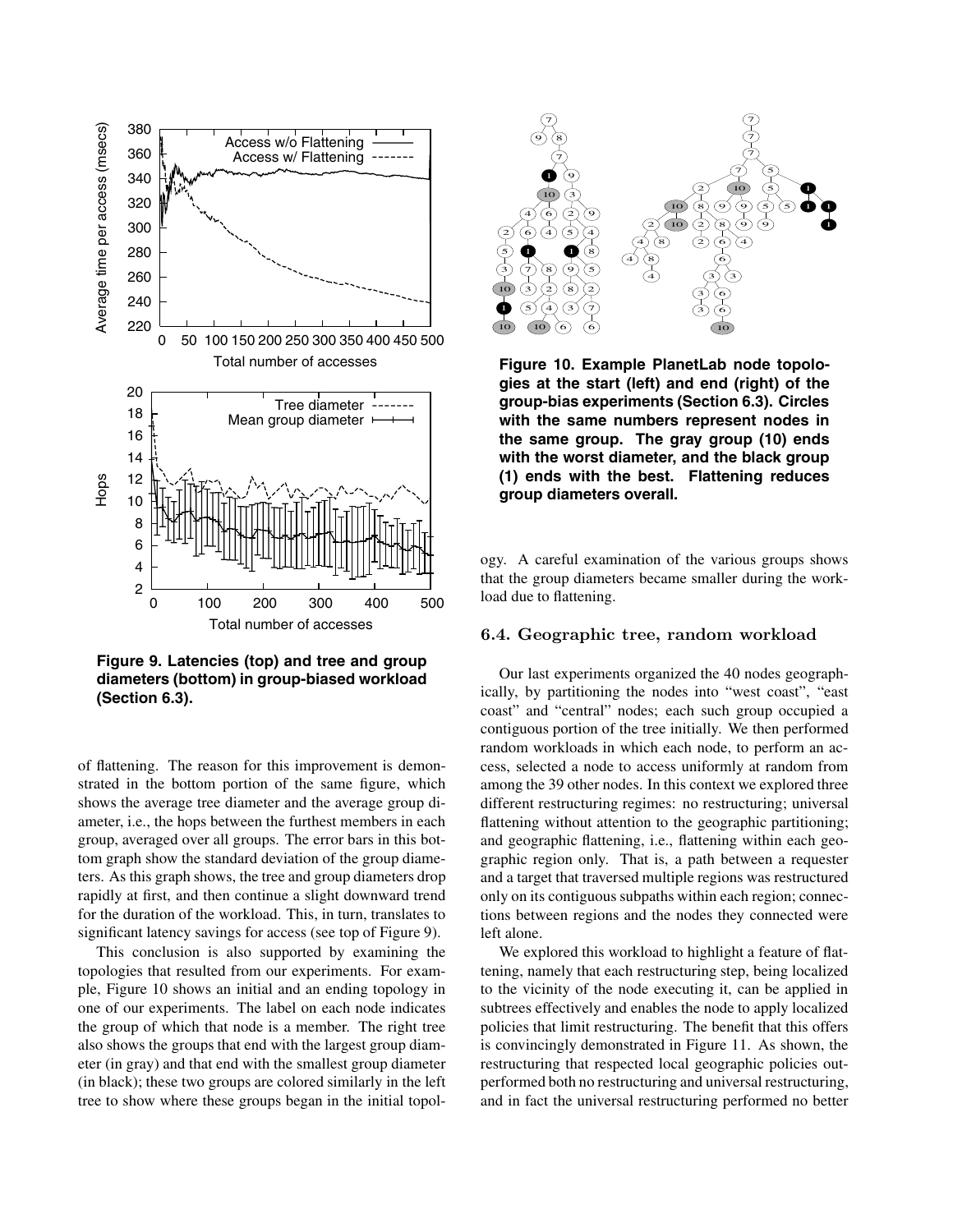

**Figure 11. Access latencies in experiments beginning with a geographically placed tree and running a random workload with geographic flattening (Section 6.4).**



**Figure 12. An example start (left) and end (right) topology from an experiment beginning with a geographically placed tree and running a random workload with geographic flattening (Section 6.4). Nodes are colored according to their regions.**

than no restructuring due to its failure to account for geographic realities. An example topology produced by this geographic restructuring is shown in Figure 12.

## **7. Conclusions**

In this paper, we presented a novel algorithm by which a distributed tree restructures itself dynamically to offer lower-latency communication to the applications that run over it. Our restructuring method shortens the path between nodes that have communicated with each other in the past, and so these nodes will benefit if they communicate in the future (i.e., if the application exhibits communication locality). Moreover, it does so through a series of inexpensive, primitive steps performed by nodes on that path; each such step involves localized communications with its neighbors, simplifying the adaptation of the applications' routing data structures to reflect the restructuring. We have implemented our approach and confirmed the performance benefits it offers using experiments on PlanetLab.

## **8. Acknowledgments**

This work was supported in part by NSF awards 0326472 and 0433540. We are grateful to the reviewers for their comments, which were useful for improving this paper.

## **References**

- [1] K. Aberer. P-Grid: A self-organizing access structure for p2p information systems. In *Proceedings of the 6th International Conference on Cooperative Information Systems*, 2001.
- [2] G. M. Adelson-Velskii and E. M. Landis. An algorithm for the organization of information. *Soviet Math. Dokl. 3*, pages 1259–1263, 1962.
- [3] S. Albers and M. Karpinski. Randomized splay trees: theoretical and experimental results. *Information Processing Letters*, 81(4):213–221, 2002.
- [4] R. Bayer. Symmetric binary B-Trees: data structure and maintenance algorithms. *Acta Informatica*, 1:290–306, 1972.
- [5] Y. Chang, M. Singhal, and M. Liu. A fault tolerant algorithm for distributed mutual exclusion. In *Proc. 9th IEEE Symp. on Reliable Dist. Syst.*, pages 146–154, 1990.
- [6] Y. Chu, S. G. Rao, S. Seshan, and H. Zhang. A case for end system multicast. *IEEE Journal on Selected Areas in Communication (JSAC), Special Issue on Networking Support for Multicast*, 20(8), 2002.
- [7] B. Chun, D. Culler, T. Roscoe, A. Bavier, L. Peterson, M. Wawrzoniak, and M. Bowman. Planetlab: an overlay testbed for broad-coverage services. *ACM SIGCOMM Computer Communication Review*, 33(3):3–12, 2003.
- [8] B. Chun, D. Culler, T. Roscoe, A. Bavier, L. Peterson, M. Wawrzoniak, and M. Bowman. Planetlab: an overlay testbed for broad-coverage services. *ACM SIGCOMM Computer Communication Review*, 33(3):3–12, 2003.
- [9] M. J. Demmer and M. Herlihy. The Arrow distributed directory protocol. In *Proc. 12th Intl. Symposium of Distributed Computing*, pages 119–133, 1998.
- [10] M. Furer. Randomized splay trees. In *Proc. of the 10th Annual ACM-SIAM Symposium on Discrete Algorithms*, 1999.
- [11] K. Gilon and D. Peleg. Compact deterministic distributed dictionaries. In *Proc. of the Annual ACM Symposium on Principles of Distributed Computing*, 1991.